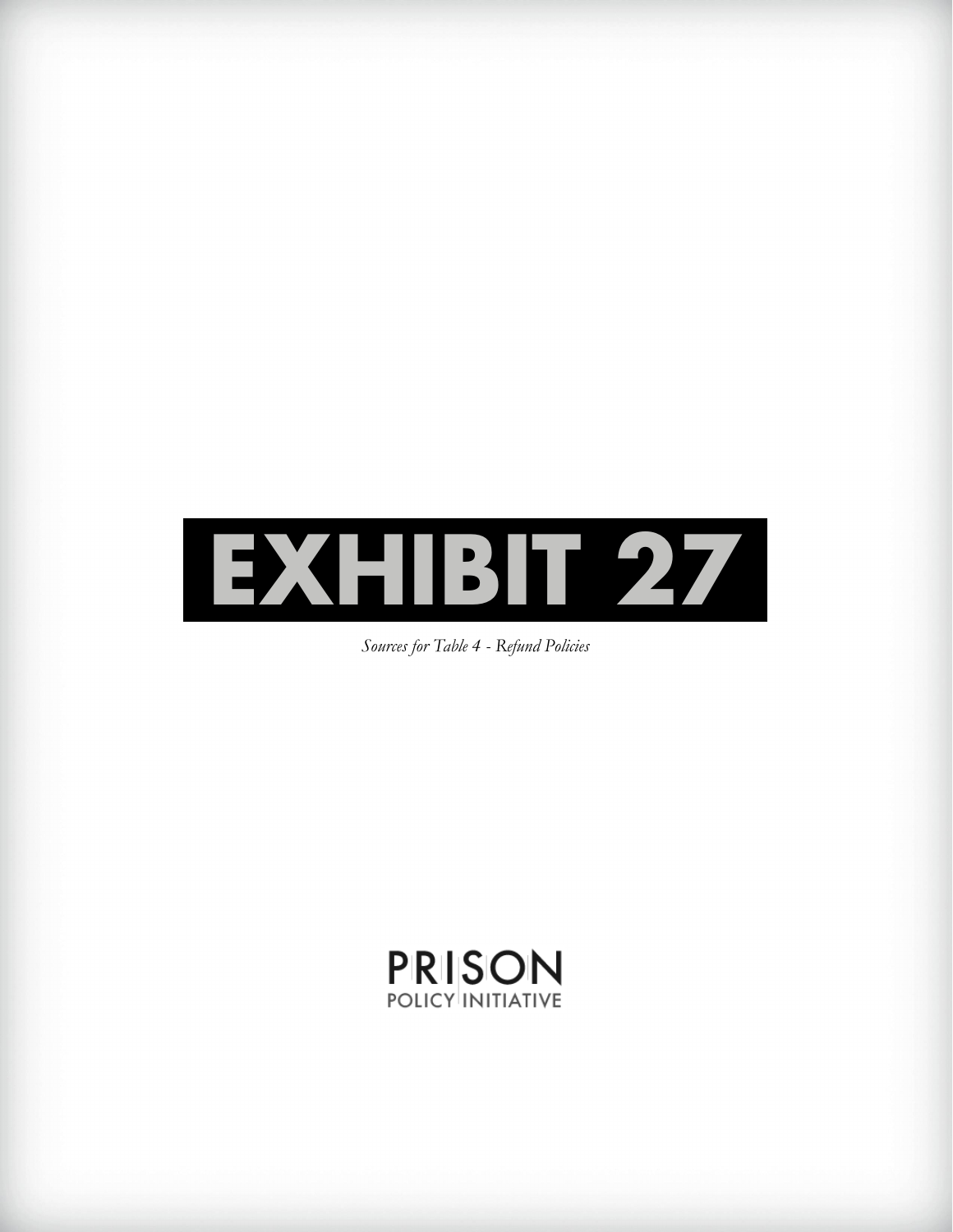## **Table 4 - Refund policies sources**

Assembled by Leah Sakala, Policy Analyst at the Prison Policy Initiative All websites were accessed April, 2013

This table lists the source material for Table 4 in *Please Deposit All of Your Money: Kickbacks, Rates, and Hidden Fees in the Jail Telephone Industry* (Prison Policy Initiative, May 2013).

| Company              | <b>Sources</b>                                                                                                                                                                                                                  | <b>Notes</b>                                                                                                                                                                                                                                                                                                                                                                                                                                                                                                                                                                                                                                                                                                                                                                                                                                    |
|----------------------|---------------------------------------------------------------------------------------------------------------------------------------------------------------------------------------------------------------------------------|-------------------------------------------------------------------------------------------------------------------------------------------------------------------------------------------------------------------------------------------------------------------------------------------------------------------------------------------------------------------------------------------------------------------------------------------------------------------------------------------------------------------------------------------------------------------------------------------------------------------------------------------------------------------------------------------------------------------------------------------------------------------------------------------------------------------------------------------------|
| AmTel                | Fee source: call with customer service representative, April 15, 2013;<br>Time to balance forfeit source: Exhibit 34, Original sheet 26, § 2.20.1. (note that<br>the contract states a MINIMUM TIME of 60 days to get a refund) | Note on the time to balance forfeit:<br>The customer service representative<br>informed us that the balance was<br>forfeited after 6 months.                                                                                                                                                                                                                                                                                                                                                                                                                                                                                                                                                                                                                                                                                                    |
| Global Tel*<br>Link  | Source: http://www.gtl.net/familyandfriends/advancepay.shtml                                                                                                                                                                    |                                                                                                                                                                                                                                                                                                                                                                                                                                                                                                                                                                                                                                                                                                                                                                                                                                                 |
| <b>ICSolutions</b>   | Source: http://www.icsolutions.com/FriendsFamilyHome/Support/FAQs.aspx                                                                                                                                                          |                                                                                                                                                                                                                                                                                                                                                                                                                                                                                                                                                                                                                                                                                                                                                                                                                                                 |
| Infinity<br>Networks | Fee source: https://www.infinitynetworks.biz/changerequest.aspx;<br>Time to balance forfeit source: Exhibit 37, Original Page 28                                                                                                |                                                                                                                                                                                                                                                                                                                                                                                                                                                                                                                                                                                                                                                                                                                                                                                                                                                 |
| Lattice              | Fee source: interview with customer service representative April 15, 2013;<br>Time to balance forfeit source: Exhibit 39, Original Page 14                                                                                      |                                                                                                                                                                                                                                                                                                                                                                                                                                                                                                                                                                                                                                                                                                                                                                                                                                                 |
| Legacy               | Source: Interview with customer service representative, April 15, 2013.                                                                                                                                                         | The call with a customer service<br>representative revealed that the exact<br>refund fee varies by facility.                                                                                                                                                                                                                                                                                                                                                                                                                                                                                                                                                                                                                                                                                                                                    |
| <b>NCIC</b>          | Fee source: Exhibit 8, 2nd Revised Page 55, Original Page 54.10.1, Original<br>Page 50;<br>Time to balance forfeit source: Exhibit 8, 3rd Revised Page 35.                                                                      | On April 19, 2013 an interview with<br>a customer service representative<br>reported different information: that<br>NCIC charges a \$2.50 refund fee,<br>and that the entire balance in the<br>account is forfeited after 45 days of<br>inactivity.                                                                                                                                                                                                                                                                                                                                                                                                                                                                                                                                                                                             |
| Pay Tel              | Fee source: Exhibit 42, Original Page 28;<br>Time to forfeit balance source: Exhibit 42, Original Page 29                                                                                                                       |                                                                                                                                                                                                                                                                                                                                                                                                                                                                                                                                                                                                                                                                                                                                                                                                                                                 |
| Securus              | Fee source: Exhibit 43, page 4;<br>Time to forfeit balance source: Exhibit 43, page 4                                                                                                                                           |                                                                                                                                                                                                                                                                                                                                                                                                                                                                                                                                                                                                                                                                                                                                                                                                                                                 |
| Telmate              | Fee source: Exhibit 45;<br>Time to forfeit balance source: call with customer service April 15, 2013.                                                                                                                           | On fees: The deposit screen (Exhibit<br>46) says that the account balance is<br>not refundable, but Website FAQs,<br>"Can I get a refund for prepaid<br>funds?" (Exhibit 45,<br>http://www.telmate.com/friends-and-<br>family/help/frequently-asked-<br>questions/) lists that a refund is<br>available and may incur a \$10 fee.<br>However, Telmate Customer Service<br>claimed on April 16, 2013 that they<br>don't charge a refund fee, but that<br>some Departments of Correction do.<br>On refunds: on April 19, 2013 a<br>customer service representative<br>informed us that various refund<br>options are available, depending on<br>the about of time that's passed. The<br>deposit screen, however, (see Exhibit<br>46) it says non refundable. Also, a<br>separate call to customer service was<br>met with the answer that Telmate |